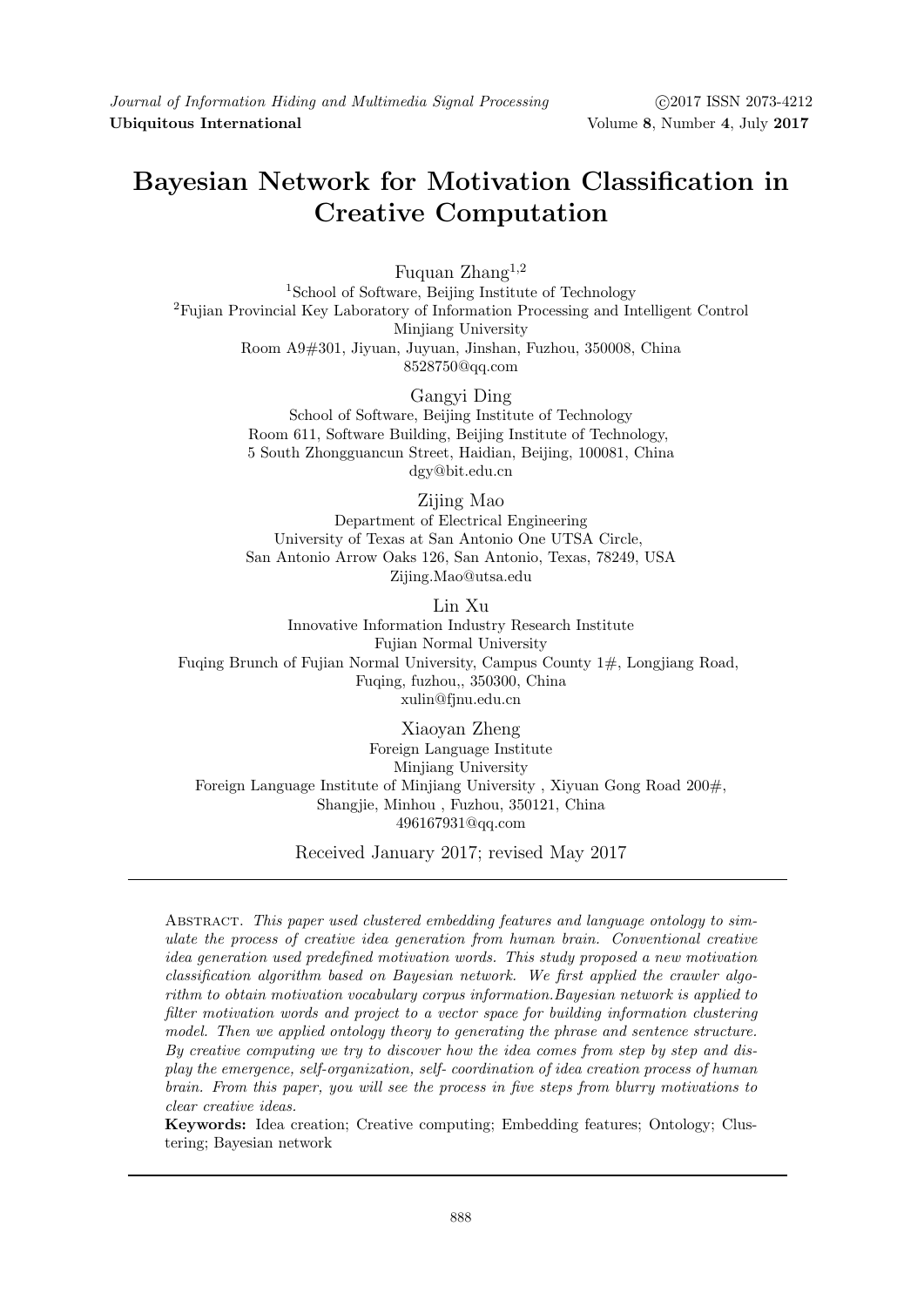1. **Introduction.** Creative idea creation is the act of creating novel and applicable ideas in which creativity is one of the kernel features. Creativity is an extremely important facet of life and is a feature of many of the tasks we perform every day. It can occur in a multitude of situations ranging from work to pleasure, from artistic portrayals to technological innovation ...[1]. Ideas and technologies have been blowout in recent years which dramatically improved our life [2, 3]. Therefore, creative computing demonstrates its importance as an inspiration for more creative ideas [4, 5].

Creative computing, belonging to one kind of software design trying to simulate the creative thinking of human being, is one of the computation algorithms emerged recently. On the proceedings of the 19th international conference on automation  $\&$  computing Yang et al. put forward the theory of creative computing and give the definition, research scope and challenges of creative computing in order to develop creative computing and make it more efficiently and effectively serve the world. From the theories of Andrew Hugill [3], Creative computing contains five layers, as motivation, formulation, creation, dissemination and revision [3].Among the processes of creative computing the most difficult is the subprocess from motivation to formulation. In fact the subprocess is idea creation. An idea is a collection of thoughts, plans and images that flash through the brain. The factors such as emotion, demands, etc. influence the idea creation. If the brain is considered to be a machine presented in our body, then thinking in the reverse way implies that a machine can also create ideas. Computer is a machine meant to serve the users. Developing such a method (algorithm/ model/approach), which helps computer in creating its own sets of ideas, would provide a mind map for computer. In this paper, idea created by computer will help the method to serve any domain's users and it is a simulation of the process with emergence, self-organization and self-coordinating coming from our brains. It is related closely to the layers about motivation and formulation. The process is to finish converting from blurry motivation to clear creative idea. Jing et al's[2] explicit idea creation is a complicated process in which it requires plenty of knowledge as support for specific domain. Fig.1 shows a creative idea coming from many domains. In the process of idea creation, there are many temporary ideas emerging. But from the ideas which is the creative idea that we need, we should evaluate them and choose the best fit for us. First in the idea generation, we should choose them from syntax and semantics. Secondly in the idea evolution, we should choose them from interest, hobby and so on. At last we should evaluate them from three properties: novelty, surprise, usefulness to judge whether they are genius ideas for us. Jing et al. gives a new way to abstract idea creation from domain ontology extraction [2]. This method simulated a linear system for us to read out and generate creative ideas from personal mind. But indeed creative ideas come from our minds and thoughts which are generated by our non-linear brain–a complex system [4]. From Yang et al. [5] theory, the creativity of creative computing belongs to combinational creativity. As we can see from fig.1, the process of idea creation is a combinational creativity, because the idea involves many domains. The process is completed with diversion thinking and conversion thinking. It is shown that creative computing can be applied not only to NLP domain but to musical composition, painting and so on for many domains innovation. Therefore it has tremendous potential and vitality, with various aspects needed to be studied.

In this paper, we investigate how to generate creative ideas based on a clustering algorithms filter out irrelative motivation words. [6] We applied Support Vector Machine (SVM) algorithm to filtering motivation, then applied SNoW algorithms as a specific subject classifier, and proposed feedback and threshold filtering strategies to achieve accurate filter blog advertising purposes. However, this motivation classification is time consuming and with low accuracy. Based on heuristic rules literature [7] proposed an automatic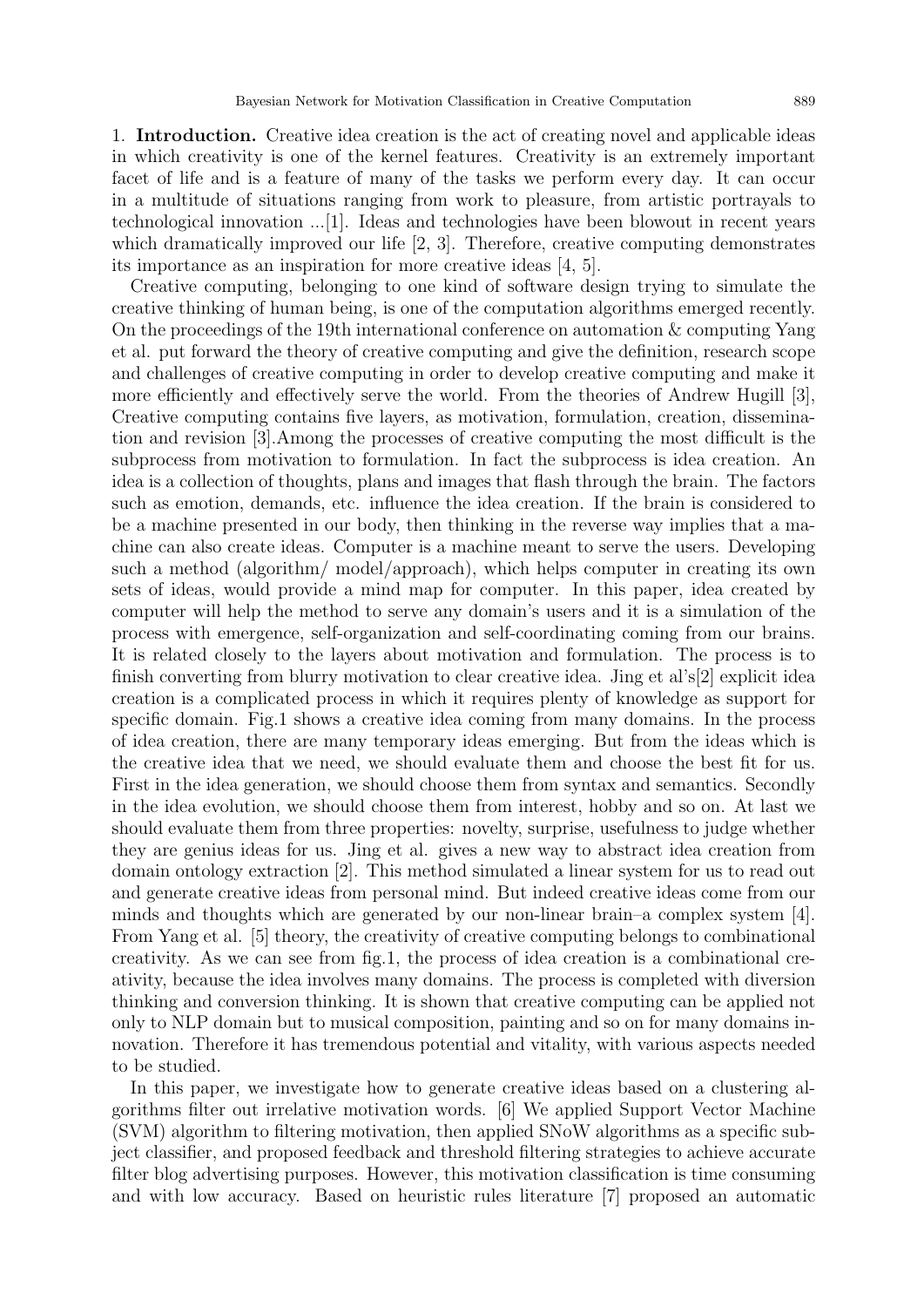classification method. This method can automatically classify and filter the motivation word by segmenting and extracting the word through NB classifier. But the accuracy of the method is rather low. Literature [8] proposed an classification filtering method based on latent semantic indexing and support vector machine. Based on establishing the motivation lexical information filtering model, it can automatically classify and filter the motivation words by preprocessing, feature reducting, training, filtering etc.. However, this method has the problem of incomplete information filtering. Therefore, we proposed Bayesian network based on motivation classification algorithm to improve the filtering accuracy. Our method has five steps, seeing fig.2. it can complete idea creation based on the two layers which was put forward by Andrew Hugill from motivation to formulation. Our method is proposed by the model: 1). gathering relative data of motivation 2).clustering layer 3).idea generation layer 4).idea evolution layer 5).idea evaluation layer. We have also tested our model in a case by inputting blurry motivation and the result is what we desired. The result shows that the proposed methods can actually generate creative ideas. Then we used the system of the model to compare with the questionnaire survey to show the different results in the quantity and quality.

The remaining parts of the paper are organized as follows. Material and methods are described in Section II. Test experiments and results are reported in Section III. Conclusions are drawn in Section IV. The process of general creative idea generating



FIGURE 1. Description of creative computing pipeline

## pipeline

2. **Material and Methods.** In this section, we propose some effective ways to get the material data and the methods for creating creative idea. We collect text data for idea creation by crawler technology. We use the methods to make the idea creation model by following four steps.

2.1. **Crawler Algorithm on Vocabulary Corpus for Motivation Information.** *a). Computation of information weights.* In this study, we applied improved TF/IDF algorithm to calculating motivation vocabulary information weights. We used word frequency statistics to assess the importance of a word that appears in the corpus. If the frequency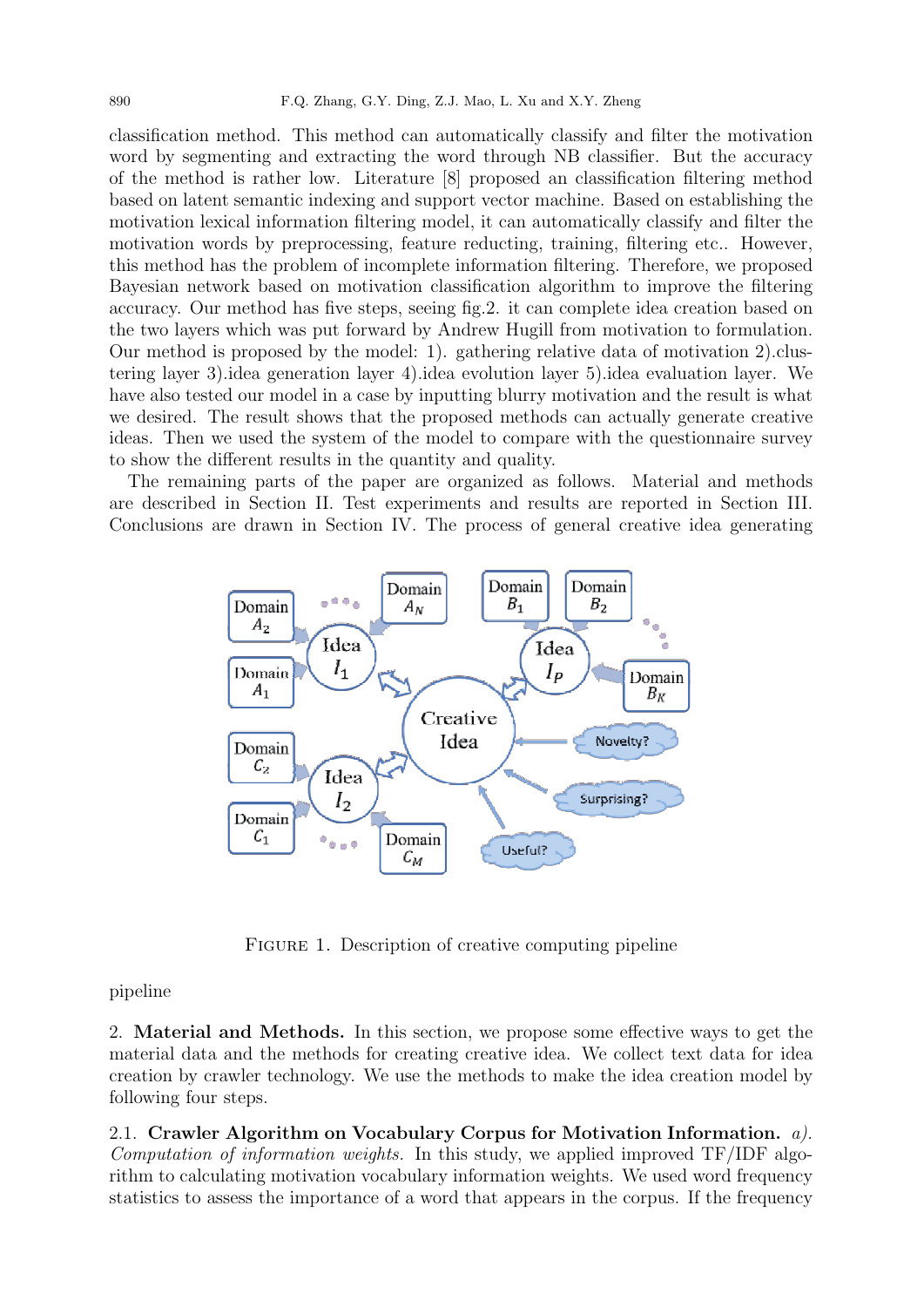

FIGURE 2. The creative idea generation method pipeline



Figure 3. Overall process of collecting the text data by crawler technology

of key word A is greater than key word B in the corpus, it means the key words A is more important than key words B [9, 10]. However, this measure is not perfect, because it only reflects the local characteristics of a particular document.

From the point of the whole corpus, the high-frequency of a word doesn't mean that it's important, the weight of a key word is in inverse proportion to the total number of corpora. Assume key word set  $W = (W_1, W_2, \ldots, W_n)$  the i<sup>th</sup> key word  $W_i$  has x (x $\geq$ 1) concepts, denotes as  $T(W_i) = (t_w^1, t_w^2, \ldots, t_w^x)$ , transfer from key work set to concept set  $T_W$ , each key concept can be represented as  $t_{w_i}^j = \left(w_i, t_i^j\right)$  $\binom{\mathrm{i}}{\mathrm{i}}$ ,  $\mathrm{j} = 1, 2, \ldots, \mathrm{x}_{\mathrm{i}}$ , where the i<sup>th</sup> motivation words for the j*th* concept can be denoted as: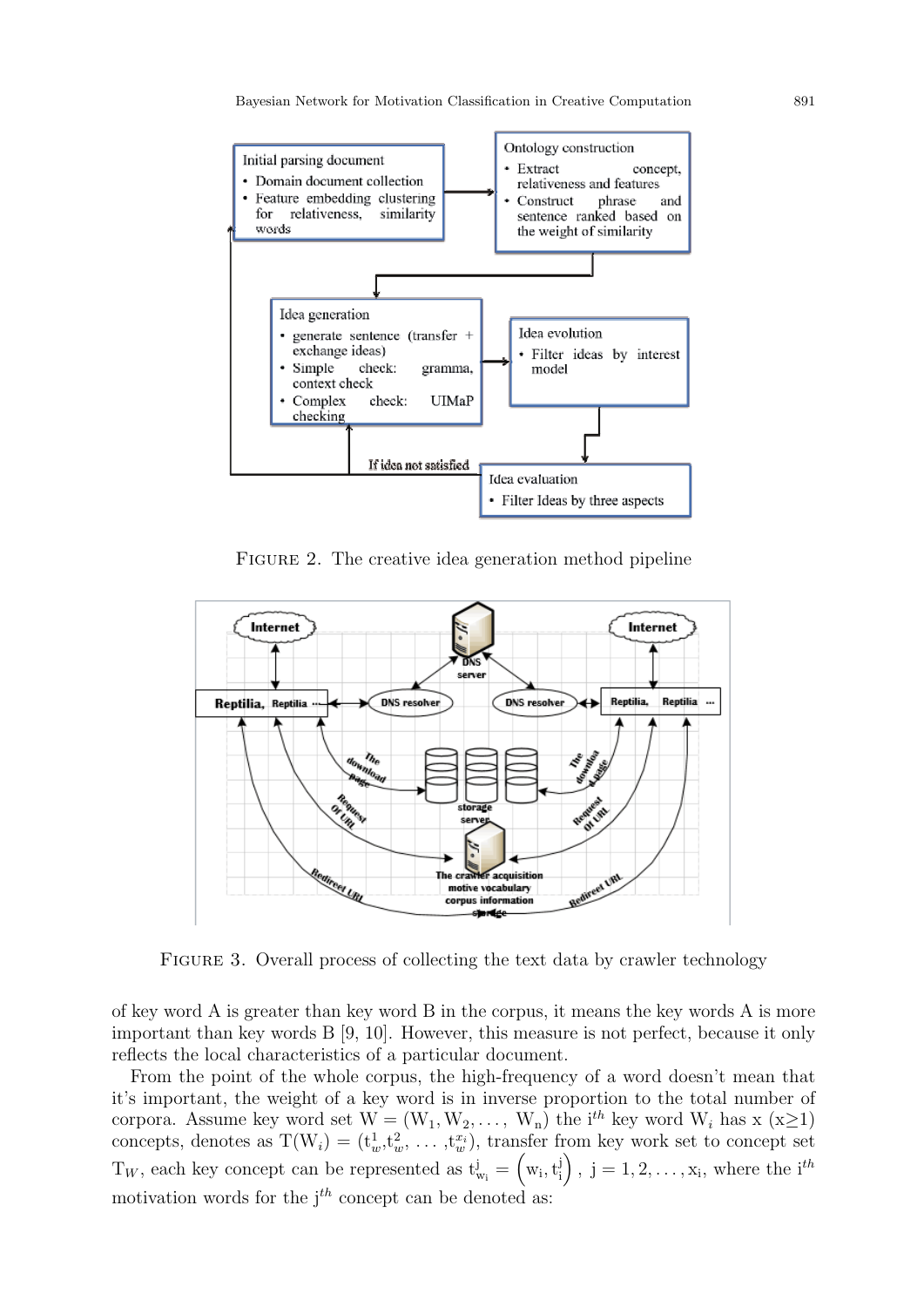$$
T_W = \{ (w_1, t_1^1), (w_1, t_1^2), \dots, (w_1, t_1^{x_n}) \} = (t_w^1, t_w^2, \dots, t_w^{x_n})
$$
(1)

And the motivation weights for key word  $t_k$  in corpus  $d_i$  can be represented as:

$$
w_{ik} = tf_{ik} \times \log\left(\frac{N}{n_k}\right) \tag{2}
$$

where N is the motivation word size in the corpus,  $n_k$  is the total motivation size that contains key word motivation  $t_k$ ,  $tf_{ik}$  is the showing frequency of  $t_k$  in corpus  $d_i$ . And the corpus  $d_i$  can be represented as  $d_i = (w_{i1}, w_{i2}, \ldots, w_{in}).$ 

If the information corpus in the motivation word training sample set belong to a same category, the important motivation word will present in every word corpus, which will affect the weight because of the low IDF.

When the information of the entire corpus belong to a same category, the importance of the motivation word should be in proportion to the frequency of its appearance.

A key word appears in a catalog many times, while rarely appears in other catalog , which means this key word have good ability to represent this kind of catalog. so the traditional weight calculation method has flaws. not all cases are outstanding? needs to be improved.

Assuming the motivation counts in corpus is N, the number of key word appearance in one class  $B_i$  is  $n_{bi}$ ,  $n_{ki}$  represents the total motivation size that contains key word motivation  $t_k$  except class  $B_i$ , and the weight can be calculated as:

$$
w'_{ik} = tf_{ik} \times \log\left(\frac{n_{bi}}{n_{ki} + n_{bi}} \times N\right)
$$
 (3)

where  $IDF = -\frac{n_{bi}}{n_{bi}+1}$  $\frac{n_{bi}}{n_{ki}+n_{bi}} \times N$  and assume function  $f(x) = \frac{x}{x+k}$  and  $x_1 > x_2 > 0$ , we have

$$
f(x_1) - f(x_2) = \frac{x_1}{x_1 + k} - \frac{x_2}{x_2 + k} = \frac{(x_1 - x_2)k}{(x_1 + k)(x_2 + k)} > 0
$$
\n(4)

It is noticeable that as x increase, IDF value will also increase. The more show time key word  $t_k$  in  $B_i$ , the less it will be shown in other classes, thus the key word  $t_k$  can represent as the feature for B*<sup>i</sup>* .

*b). Vocabulary corpus correlation calculation based on motivation weights.* we use crawler technology, as shown in fig.3, to get materials corpus which is relative to motivation. Correlation calculations can predict relevance goal motivation vocabulary corpus, and guide the search direction of additional motives vocabulary corpus. We also compared with the pre-set weight in corpus, motivation vocabulary with weight greater than the preset will be reserved, less than the preset will be directly abandoned [11, 12]. This will not only improve motivation acquired vocabulary and corpus relevance, but also reduces local storage space. The method of correlation calculation mainly used content analysis and link structure analysis.

Bayesian network method is applied to modeling the probability of motivation word belong to a given category. We first calculated the probability for the motivation words for each class based on weights calculation, represented as  $(w_1, w_2,...,w_n)$ . The probability of motivation word set d*<sup>i</sup>* can be represented as:

$$
w_m = P(w_m | B_j) = \frac{1 + \sum_{i=1}^{|D|} N(w_m, d_i)}{|V| + \sum_{s=1}^{|V|} \sum_{i=1}^{|D|} N(w_s, d_i)}
$$
(5)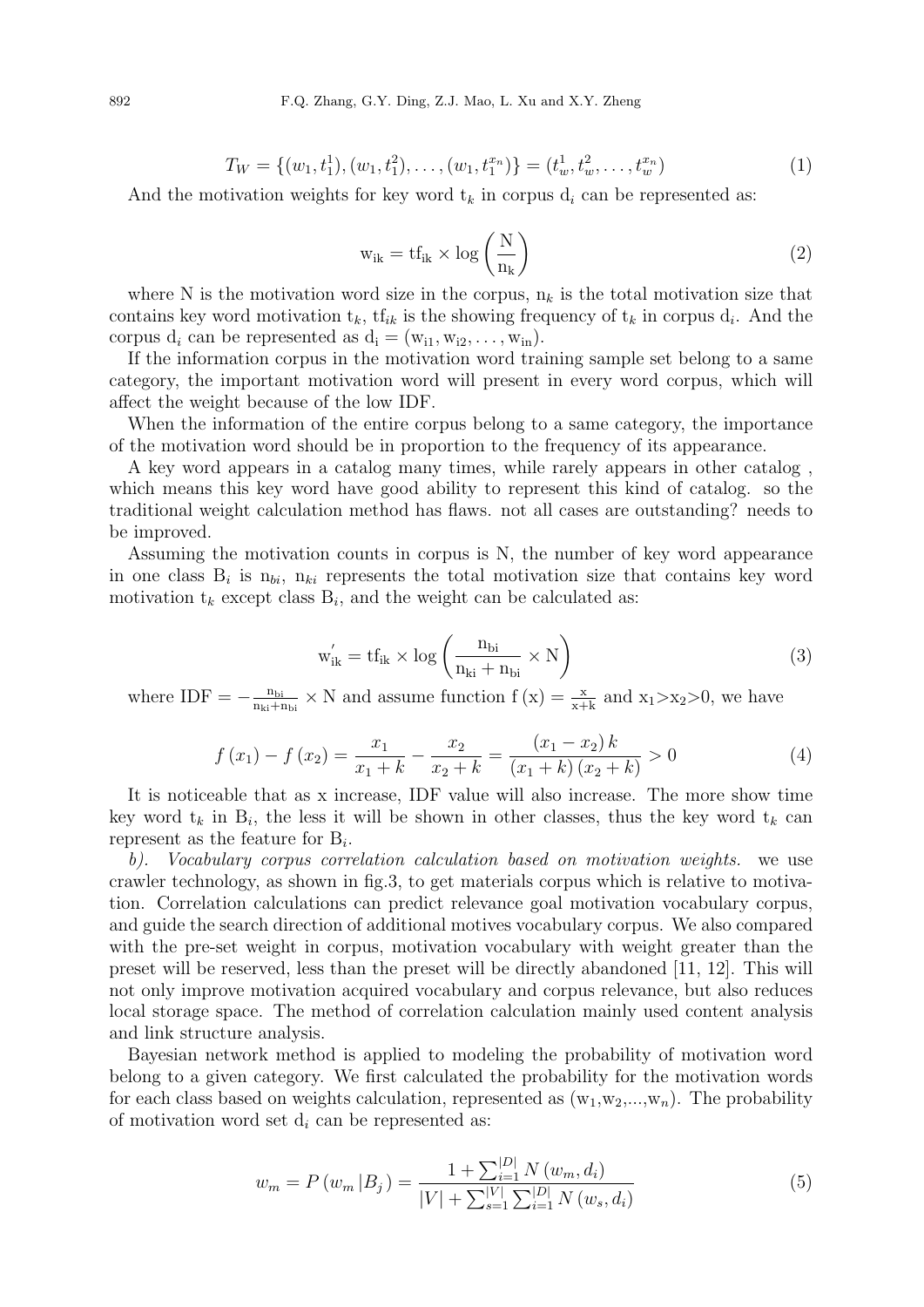where  $|D|$  is the training sample size in  $B_j$ ,  $N(w_m, d_i)$  is the presentation frequency of motivation word w<sub>m</sub> in d<sub>i</sub>, |V| is the total motivation count,  $\sum_{s=1}^{|V|} \sum_{i=1}^{|D|} N(w_s, d_i)$  is the summation of the motivation word frequency for the given class. Then we can calculate the relativity of motivation words as:

$$
P\left(B_j \left| d_i; \hat{\theta} \right.\right) = \frac{P\left(B_i \left| \hat{\theta} \right. \right) \prod_{m=1}^n P\left(B_j \left| d_i; \hat{\theta} \right.\right)^{N(w_m, b_i)}}{\sum_{r=1}^{|C|} P\left(B_i \left| \hat{\theta} \right.\right) \prod_{m=1}^n P\left(B_j \left| d_i; \hat{\theta} \right.\right)^{N(w_m, b_i)}}\tag{6}
$$

where  $P\left(B_i|\hat{\theta}\right) = B_j$  is the ratio of training sample size to total sample size,  $|C|$  is the total class number,  $N(w_m, d_i)$  is the word frequency of  $w_m$  in  $d_i$ , n is the total key word size; based on relativity calculation, we can obtain the desired motivation information.

*c). Motivation information related corpus acquisition based on relativity.* Combined with the results of correlation, we can collect relative corpus information of motivation vocabulary through crawler.

The steps of obtaining are as follows:

First, the motivation word input is acquired by other nodes selected from some seeds URL and other relevant motivation words.Second, we will download the motivation words or pass it to other nodes. If the motivation word is received from other nodes, then we will check if it already exists in the corpus; otherwise the hyperlink from the motivation words will be analyzed and the crawl process will be assigned with a new motivation word and store the previous one to database. For each new URL crawl, the weight will be calculated as (7),

$$
node_number = hash(newurl.host) % node.sum_number \tag{7}
$$

While for each motivation word crawl, the weight will be calculated as (8),

$$
node_number = hash(new url-firstword.host) \% node.sum_number
$$
 (8)

The node numbers for both two crawl method are obtained from a mapping table maintained by each node.

Third, for each hyperlink and its logarithmic integer, if the corresponding node is numbered as an integer, it will be reassigned; otherwise the hyperlink will be sent to node.

Fourth, calculate the relevance, combined with relevance to determine whether the motive vocabulary type is a necessary one. If not, then skip; if it is, then continuing the analysis.

Fifth, read the required motivation vocabulary using regular expression matching method to find the information vocabulary motivation words, and recorded.

Sixth, the recorded vocabulary of motives is stored according to the predetermined form, so as to achieve the acquisition of vocabulary-related corpus information, the representation expression as follows:

$$
Sim_{improve} = 0.8 * Sim_{\cos} + \frac{1}{n} * \sum_{i=1}^{n} Sim_{med} * \frac{(value1 + value2)}{2}
$$
\n
$$
(9)
$$

where Sim*cos* is the motivation word feature, Sim*med* is the motivation word information.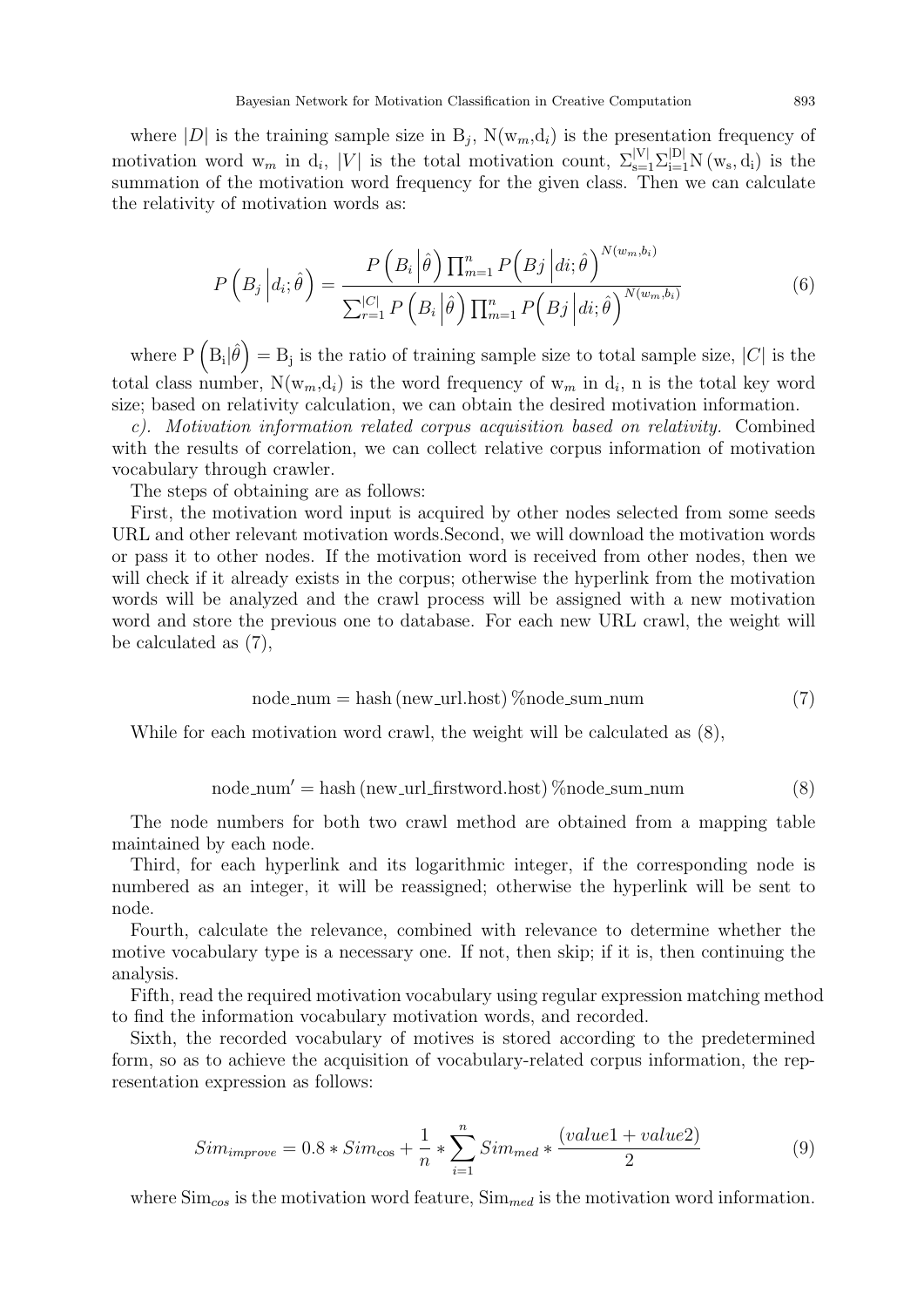2.2. **Clustering of Motivation Vocabulary Information.** We applied singular value decomposition (SVD) for motivation vocabulary clustering based on the motivation corpus that has been obtained.

We first defined the average amount of information with a single motivation word appears in the corpus as:

$$
W(w) = 1 + \frac{1}{\ln(n)} \sum_{i=1}^{n} P_i(w) \ln [P_i(w)] \tag{10}
$$

where  $P_i(w)$  is the probability of single word w appear in the corpus, n is a constant. The larger  $W(w)$ , more average information is contained in single word w, indicate the more common of the word which can be regarded as noise to filter out. If both of the average amount of the appearance of a motive word in the sentence and the average amount of the sentence including this motive word are large, it means that this word is very common. and the joint entropy W*′* (w) can be defined as:

$$
W(w) = H(w) + H(s|w)
$$
\n<sup>(11)</sup>

where  $H(w)$  annotates the average information for a single word appear in a sentence and can be defined as:

$$
H(w) = -\sum_{j=1}^{n} P_j(s|w) \log(s|w)
$$
\n(12)

and  $H(s|w)$  annotates the average information of the sentence contains the single word appearing in the corpus:

$$
H(s|w) = -\sum_{l=1}^{n} P_l(s|w) \log P_l(s|w)
$$
\n(13)

The probability of single word w show in the corpus j is denoted as  $P_i(w)$ :

$$
P_j(w) = \frac{f_j(w)}{\sum_{j=1}^{n} f_j(w)}
$$
\n(14)

The probability of the sentence with the word w appear in the corpus is denoted as  $P_l(s|w)$ :

$$
P_l(s|w) = \frac{f_l(s|w)}{\sum_{l=1}^{n} f_l(s|w)}
$$
(15)

where  $f_i(w)$  is the frequency of word w show in corpus, n is the motivation word number in the corpus,  $f_l(s|w)$  is the frequency of sentence s containing word w show in corpus l, m is the total vocabulary size in corpus.

Second, select the motivation word features through computing the threshold Assume TF is the word frequency, represent feature  $t_k$  showing frequency in the corpus. IDF is the inverse corpus frequency, denotes as  $IDF=log(N/n)$ , where N represents the total motivation word number in the corpus. The basic idea for IDF is the less information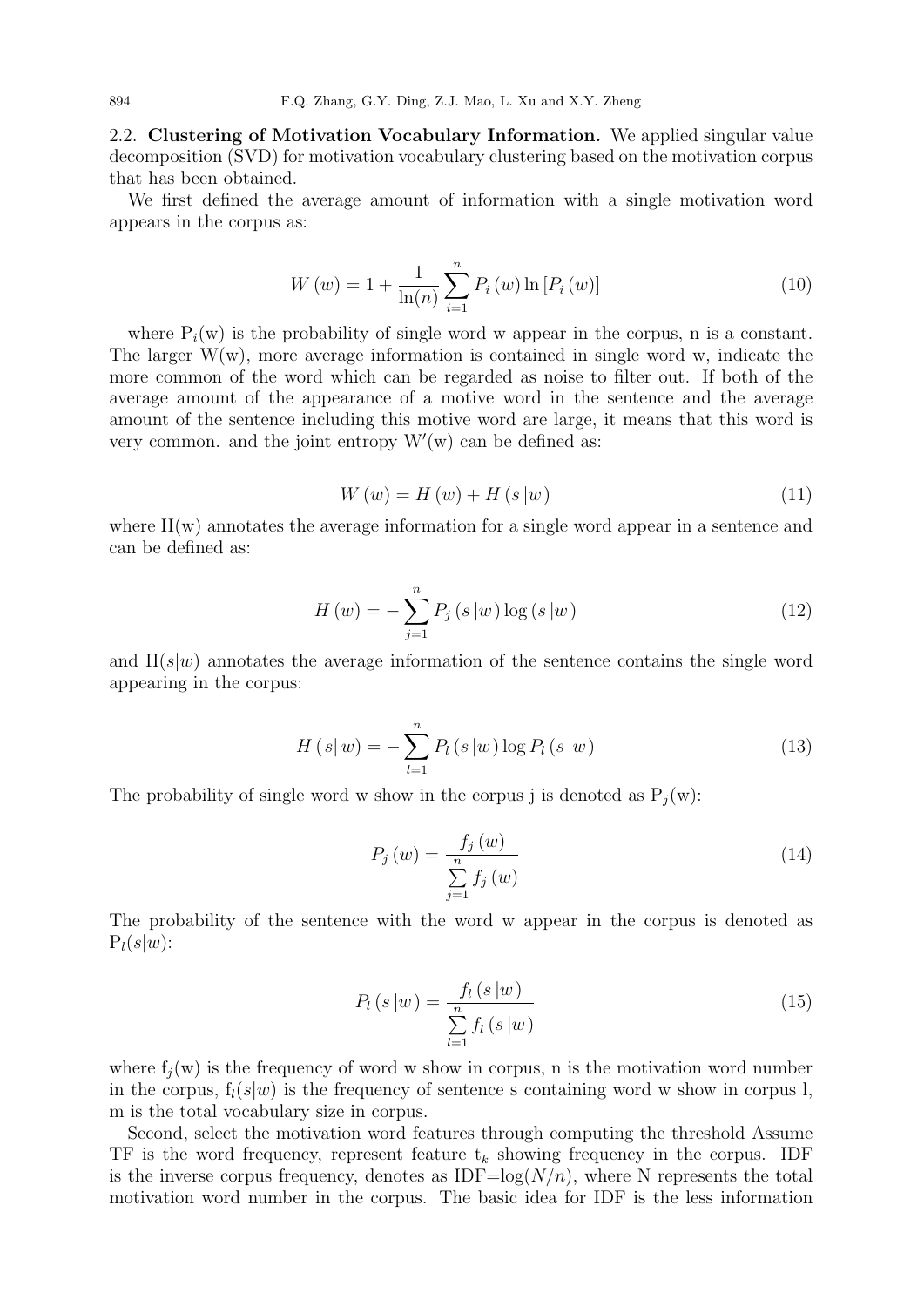for a certain feature  $t_k$ , the larger IDF, indicating the feature  $t_k$  has good classification ability. Then the TF- IDF algorithm is as follows:

$$
TFIDF(t_k) = TF(t_k) \times IDF(t_k) = TF(t_k) \times \log \frac{1}{DF(t_k)}
$$
\n(16)

Above equation (16) has been improved in order to reduce the influence of TF on the weights:

$$
TFIDF'(t_k) = \left[0.5 + \frac{0.5 \times TF(t_k)}{TF_{\text{max}}(t_k)}\right] \times \log \frac{1}{DF(t_k)}\tag{17}
$$

In order to calculate the expectation cross entropy of each feature  $t_k$ , we choose the predefined number of best features as the subset of feature:

$$
f(t_k) = P(t_k) \sum_{i=1}^{n} (C_i | t_k) \log \frac{P(C_i | t_k)}{P(C_i)}
$$
\n(18)

where  $P(t_k)$  is the appearance frequency of feature  $t_k$ ,  $P(C_i|t_k)$  is the probability of class  $C_i$  given the feature  $t_k$ , and  $P(C_i)$  is the margin probability of class  $C_i$ .

Third, we calculate the motivation vocabulary based on the information acquistition method. When the information acquired for motivation word feature  $t_k$  greater than a given threshold, then we accept the feature, with the following formula:

$$
I(t) = \sum_{i=1}^{n} p_i \times \log p_i \tag{19}
$$

where n is the dimension in the feature set,  $p_i$  is the showing frequency of the current word feature. The mutual information of feature  $t_k$  and class  $C_i$  represents the correlation of feature and class. The mutual information of feature  $t_k$  is denoted as:

$$
MI\left(t_{k}\right) = \sum_{k=1}^{n} p\left(C_{i}\right) \times \log\left(\frac{p\left(t_{k}/C_{i}\right)}{p\left(t_{k}\right)}\right) \tag{20}
$$

Fourth, we applied SVD for motivation vocabulary clustering. Let k be the key words elements in motivation word vector. The motivation word vector is constituted by n features. Because of the feature size differences for each motivation words, we can regard that they belong to different feature spaces, and in order to apply clustering on different motivation words, dimension reduction method is required. Therefore, SVD is used to reduce the disturbance of undesired information in the word feature vector. Let A be the word feature vector, the SVD process can transform A to  $A_k$ :

$$
A_k = U_{m \times m} \sum_{m \times n} V^T{}_{n \times n} = t \sum_{i=k}^k u_i \sigma_i v^T{}_i \tag{21}
$$

where  $u_i$  and  $v_i$  represent the feature vector and the semantic space of the motivation words. Similarly, in the process of calculating the context similarity, it is also required to project the word feature vector to the same k row dimensions as A*k*. And the projected vector t*′* is as follows:

$$
t' = tU_k^T \sum_k^{-1}
$$
\n(22)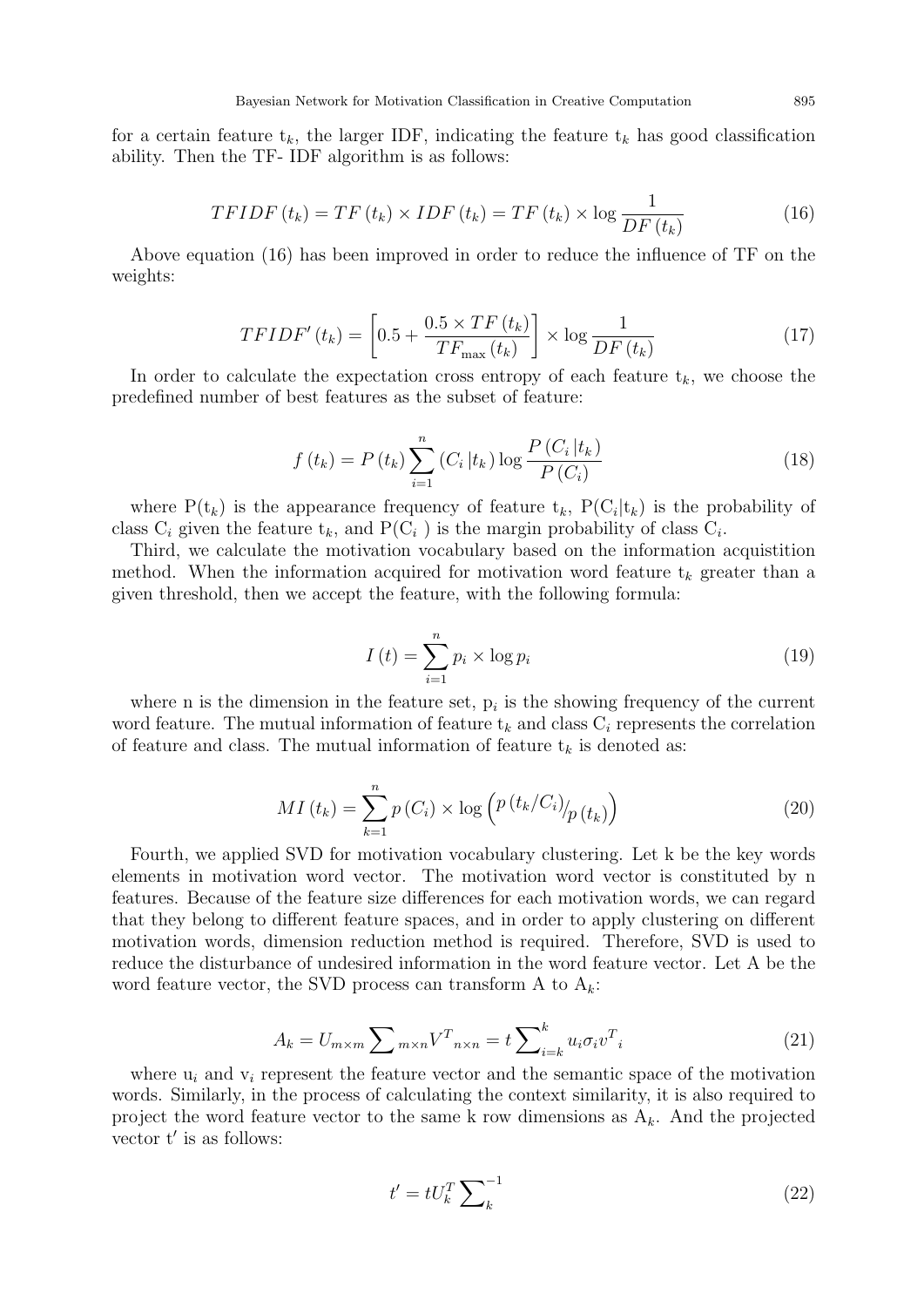After the projection, we obtained the similar vector for initial vector. Then SVD is applied to clustering. Assuming we have motivation sequences  $(X, s)$  and  $(X, d)$ , where X represents a set of sample words, s and d represents the standard criterial to measure similarity or dissimilarity between samples.  $Let C = \{C_1, C_2, ..., C_i, ..., C_k\}, i = 1, ..., k$ , is a subset of X, we have:

$$
X = C_1 \cup C_2 \dots \cup C_k \tag{23}
$$

For any i≠j, we have  $C_i \cap C_j = \emptyset$ , each  $C_i$  is a cluster. Then our clustering goal is to get higher similarity of the motivation words in the same cluster, and it can be represented as:

$$
F(j) = \max\left(\sum_{C_j \in D} \sum_{d_i \in C_i} sim(d_j, s_j)\right)
$$
\n(24)

In sum, after obtaining motivation corpus, we applied SVD on motivation feature vectors for clustering, which provided the basis for creative idea generation.

2.3. **Bayesian network classification for motivation word for creative idea calculation.** After clustering the motivation words, we applied Bayesian network to calculating the words relativity and use ontology [13] theory to generate creative ideas. The basic



Figure 4. The Bayesian network model for motivation word classification

idea of Bayesian network is to use prior information and the likelihood of total motivation vocabulary information to estimate posterior information. When calculate the motivation relativity, except considering the probability of motivation word A, the conditional probability of A given word B is also required, denotes as  $P(A|B)$ , and the calculation formula as follows:

$$
P(A|B) = \frac{P(A \cap B)}{P(B)}\tag{25}
$$

where  $P(A \cap B)$  represents the joint probability and  $P(B)$  is the marginal probability of word B. Assume the probability space  $(\Omega, \mathbb{F}, P)$  contains  $A_i \in \Omega(i=1,2,...,n)$ ,  $A_i \cap A_j =$  $\emptyset$  (i  $\neq$  j) and  $\cup_{i=1}$  A<sub>i</sub> =  $\Omega$ , then for any motivation word B $\in$ F and P(B)>0, we have: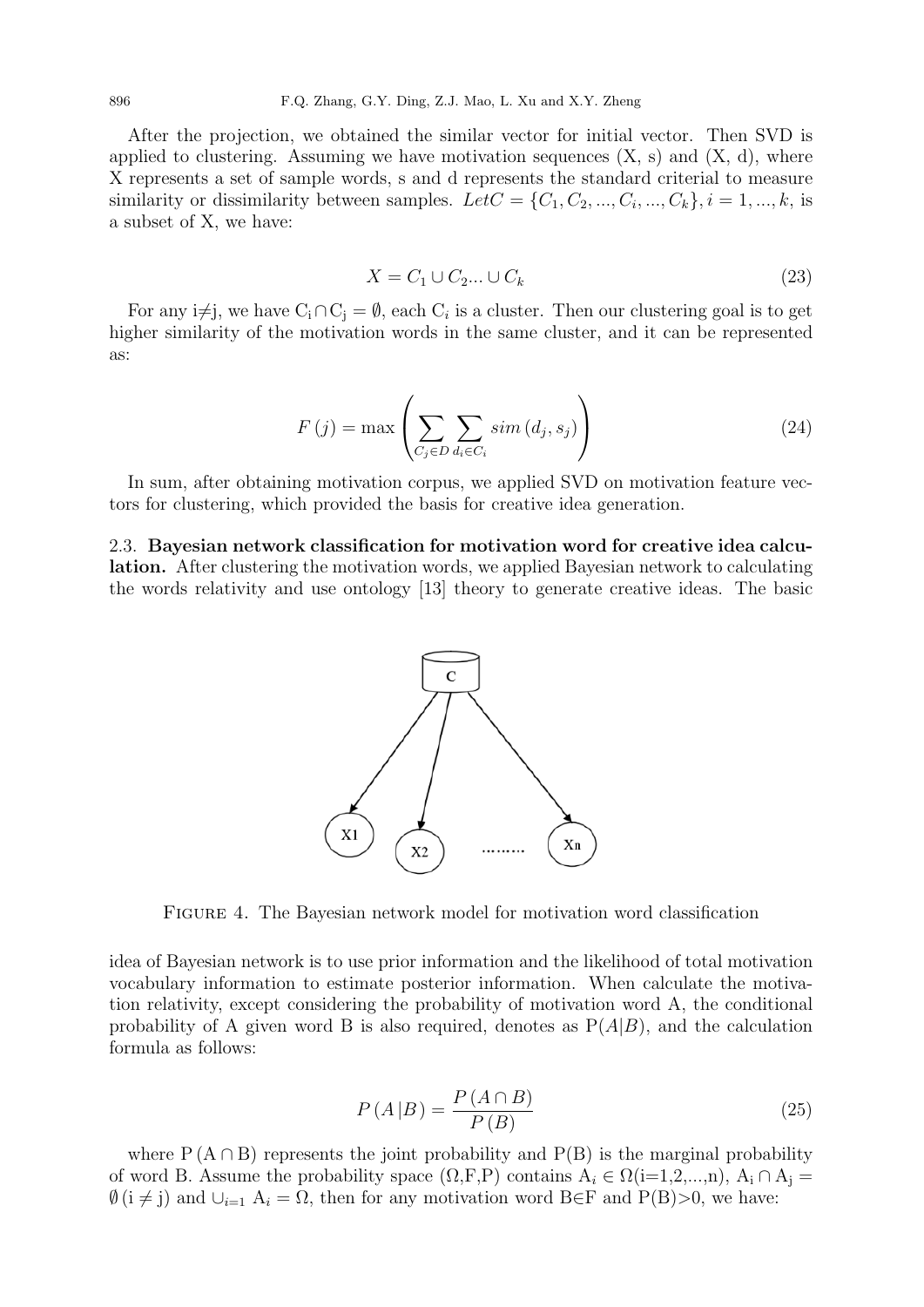Bayesian Network for Motivation Classification in Creative Computation 897

$$
P(A_i|B) = \frac{P(B|A_i) P(A_i)}{\sum_{j=1}^{n} P(B|A_i) P(A_i)} (i, j = 1, 2, ..., n)
$$
\n(26)

where  $P(A_i) > 0$  is the prior distribution and  $P(B|A_i)$  is the conditional probability,  $P(B) = \sum_{j=1}^{n} P(B|A_i) P(A_i)$  is the full probability. Let C denotes the motivation class nodes,  $X_1, X_2, ..., X_n$  denote n attribute nodes, then the Bayesian network can be represented in figure 4.

Then we apply the classification process of Bayesian network on motivation word. First the motivation word X can be represented as a n dimension feature vector  $X =$  $(t_1, t_2, \ldots, t_n)$ , where  $t_i, i = 1, \ldots, n$  represents n features for the word. Then assume we have m classes for motivation corpus denotes as  $C_1, C_2, ..., C_m$ , for a given word X, we calculate the maximum posterior for a class, and assign the class  $C<sub>i</sub>$  to corresponding word if and only if:

$$
P(C_i|X) > P(C_j|X), i \neq j \tag{27}
$$

Based on the Bayes theory we have:

$$
P(C_i|X) = \frac{P(X|C_i)P(C_i)}{P(X)}
$$
\n(28)

Because of  $P(X)$  is constant for the given class, we can transform the posterior proportion to:

$$
P(C_i|X) \propto P(X|C_i) P(C_i)
$$
\n(29)

The prior distribution of  $P(C_i)$  can be estimated from the training text sample, which is  $P(C_i) = s_i/s$ , where  $s_i$  is the total training motivation word size in class  $C_i$ , s is the total training motivation word size. Then we only need to maximize the conditional probability of  $P(X|C_i)$ . Assume the independency of a naive Bayes network, we have:

$$
P(X|C_i) = P(t_1, t_2, ..., t_n|C_i) = \prod_{k=1}^{n} p(t_k|C_i)
$$
\n(30)

where probability  $P(t_1|C_i)$ ,  $P(t_2|C_i)$ , ...,  $P(t_n|C_i)$  can also be trained from the training samples, represented as the probability of  $t_k$  shown in class  $C_i$ :

$$
p(t_k|C_i) = \frac{count(t_k|C_i)}{\sum_{k=1}^{n} count(t_k|C_i)}
$$
\n(31)

where count $(t_k | C_i)$  represents the appearance number of feature vector  $t_k$  show in class  $C_i$ ,  $\sum_{k=1}^n count(t_k|\tilde{C}_i)$  represents the total appearance number of features in class  $C_i$ . The motivation vector sparsity will result in some feature not showing in the training corpus samples, which will result in the  $P(X|C_i) = 0$  based on (30). To avoid such case, we applied Lapalace smoothing correction, represented as: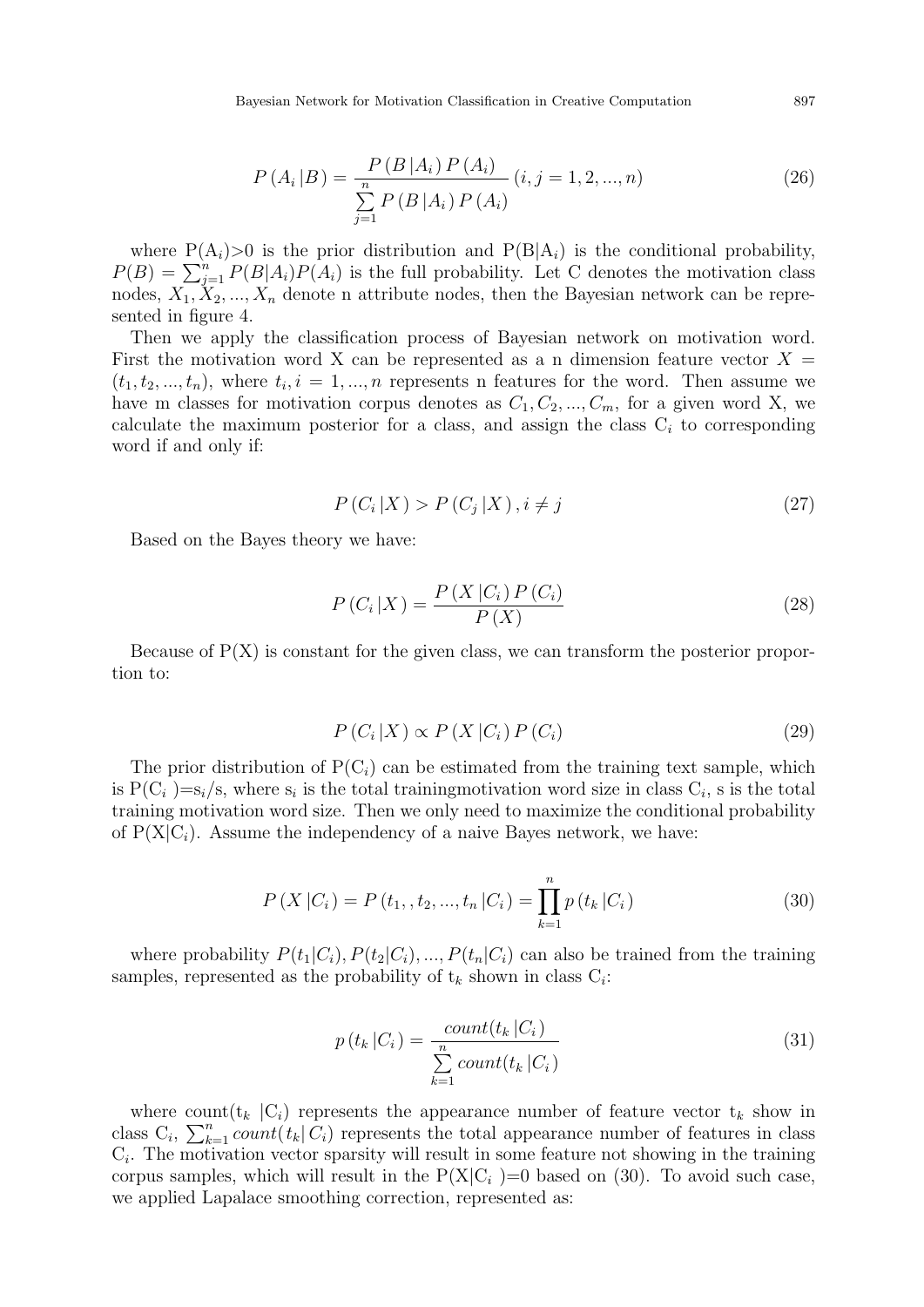$$
p(t_k | C_i) = \frac{count(t_k | C_i) + \delta}{\sum_{k=1}^{n} count(t_k | C_i) + n\delta}
$$
\n(32)

where n is the total size of motivation feature, or the feature dimension size,  $\delta$  is any non-zero constant and normally set 1.

Finally, we can calculate the maximum likelihood based on the Bayesian network for classification:

$$
C = \underset{i=1,2,...,m}{\arg \max} P(X | C_i) P(C_i)
$$
\n(33)

And the correlation of motivation words can be represented as:

$$
A(S_1, S_2) = \max\left(1 - \frac{d(p_i, p_j)}{D}\right) (1 \le i, j \le 2, i \ne j)
$$
 (34)

where  $p_i$  and  $p_j$  are the significant feature for motivation word  $S_1$  and  $S_2$ , D is the lateral association influence depth,  $d(p_i, p_j)$  as the appearance size of motivation feature  $p_i$  in corpus  $p_j$ . The correlation between motivation words can be represented by their relativity, denotes as:

$$
relate_{gloss/texe(t_1, t_2)} = \tanh\left(\frac{overlap\left(t_1, t_2\right)}{length\left(t_1\right) + length\left(t_2\right)}\right) \tag{35}
$$

Then we can use ontology theory to construct creative idea phrases and sentences based on the motivation words for each classes as follows:

$$
\alpha_R(X) = \frac{|RX|}{|\bar{R}X|} \tag{36}
$$

where  $X \neq \emptyset$ ,  $|X|$  represents the basis of motivation word set X. When  $\alpha_R$  (X)=1, the generated creative idea is the optimal solution.

## 3. **RESULTS.**

3.1. **Experiment data and configuration.** In this experiment we used Reuters-21578 as experimental corpus, which includes 22 files and 21578 motivation words. We separate the corpus into training data set with 9603 training samples, testing data set with 3299 testing samples and other 8676 samples unused. We divided the motivation words in Reuters-21578 into 135 classes. Each motivation word can be classified to maximally 14 classes and minimally 1 class. The top-10 classes with the maximum motivation word size is shown in table 1.

Given a class and a motivation word, the goal is to determine whether the word belongs to the class. We evaluate the performance with recall, precision and fallout rate, denotes as:

$$
recall = \frac{a}{a+c} \tag{37}
$$

$$
precision = \frac{a}{a+b} \tag{38}
$$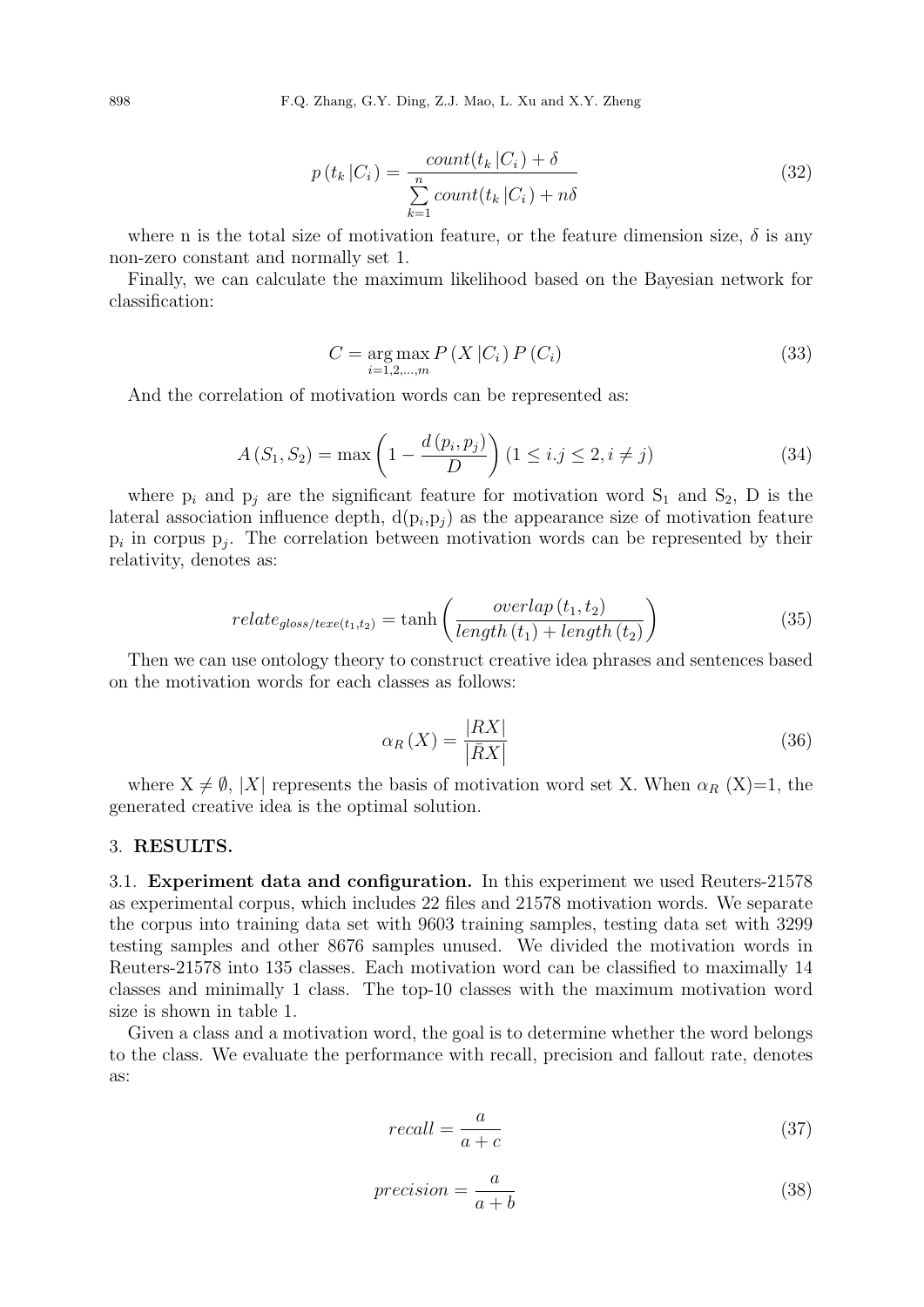| Class name   | Quantity of vocabulary |
|--------------|------------------------|
| earnings     | 2709                   |
| acquisitions | 1488                   |
| money-fx     | 460                    |
| crude        | 349                    |
| grain        | 394                    |
| trade        | 337                    |
| interest     | 289                    |
| ship         | 191                    |
| wheat        | 198                    |
| corn         | 160                    |

TABLE 1. Top-10 classes with the maximum motivation word size

$$
fallout = \frac{b}{b + d} \tag{39}
$$

where a represents the correct number of classification for motivation words, b represents the incorrect number of classification for motivation words, c represents the false negative rate and d represents the false positive rate.

3.2. **Experiment results analysis.** We tested our model on the given corpus. The results are shown in table 2. From table 2, we can see the top-10 training classes in Reuters-21578 can achieve an average recall rate at 87.6%, the average precision rate is 83.1%, where the class acquisition has the highest recall rate with  $97\%$ , corn has the lowest recall rate at 63%, earnings has the highest accuracy rate at 93% and corn has the lowest accuracy rate at 70%. From the table, we can also observe that the precision and recall curve also increases as the training sample size increases.

| Class name   | Training<br>motivation | Testing<br>motivation | recall rate $(\%)$ | precision rate $(\%)$ |
|--------------|------------------------|-----------------------|--------------------|-----------------------|
|              | number                 | vocabulary            |                    |                       |
| earnings     | 2709                   | 1014                  | 0.95               | 0.94                  |
| acquisitions | 1488                   | 630                   | 0.97               | 0.93                  |
| money-fx     | 460                    | 133                   | 0.94               | 0.85                  |
| crude        | 349                    | 160                   | 0.96               | 0.80                  |
| grain        | 394                    | 130                   | 0.88               | 0.74                  |
| trade        | 337                    | 106                   | 0.92               | 0.85                  |
| interest     | 289                    | 95                    | 0.84               | 0.85                  |
| ship         | 191                    | 82                    | 0.89               | 0.82                  |
| wheat        | 198                    | 65                    | 0.78               | 0.83                  |
| corn         | 160                    | 46                    | 0.63               | 0.70                  |
| <b>SUM</b>   | 6575                   | 2461                  | 0.933              | 0.882                 |

Table 2. The precision and recall rate for the top-10 classes with the maximum motivation word size

To show the feasibility of our proposed classification model, we also compared it with the existing algorithm of information feedback method and heuristic rule method. Figure 5, 6, 7 shows the recall, precision and fallout rate of the three models as the motivation vocabulary size increases.

From fig. 5 we can see when the information feedback method is applied, the average recall rate is 12%, and the recall rate decreases as the amount of motivation vocabulary increases. The average recall rate is 10% for heuristic rule method, and we observed fluctuation when the amount of motivation vocabulary is between 140 to 180; and the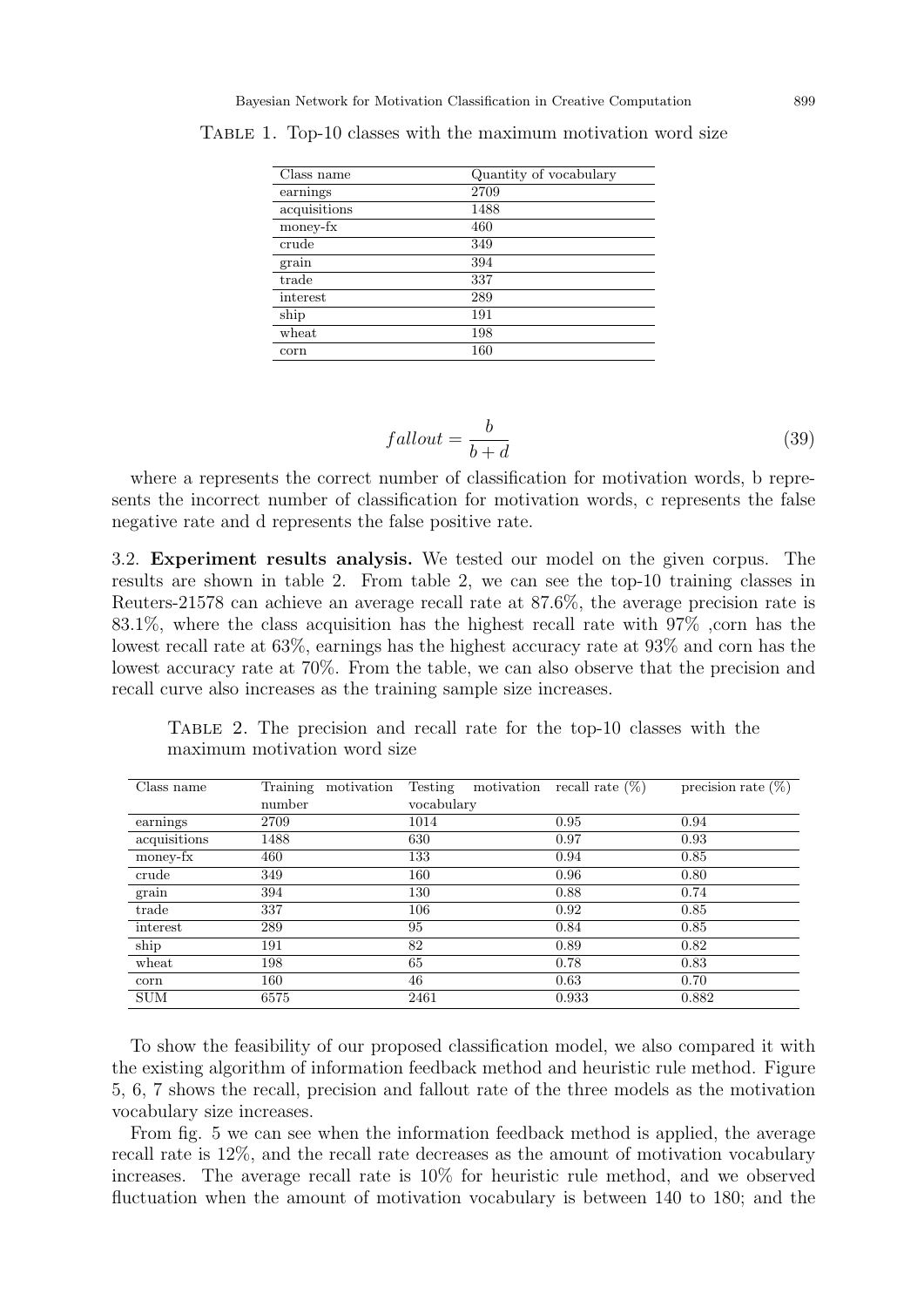

Figure 5. The recall rate of three methods



FIGURE 6. The precision rate of three methods

average recall rate of our proposed method is 8% and also consistently decreases as the amount of motivation vocabulary increases.

Figure 6 depicts the precision rate of the three methods. When the information feedback method is applied , the average precision rate is 76.2%, and as the amount of motivation vocabulary increases, the precision rate fluctuates between 200-400 and 600-800.

The average precision rate is 58.4% for heuristic rule method, and the performance does not vary much but suffers 17.8% degradage on average performance comparing with feedback method. While the average precision rate for our proposed method is 94.3%, improved by 18.1 percent point and 35.9 percent point compared with other two methods and the precision rate remains stable as the amount of motivation vocabulary increases.

Figure 7 shows the fallout rate of the three methods. When the information feedback method is applied, the average fallout rate is 32.2%. And as the amount of motivation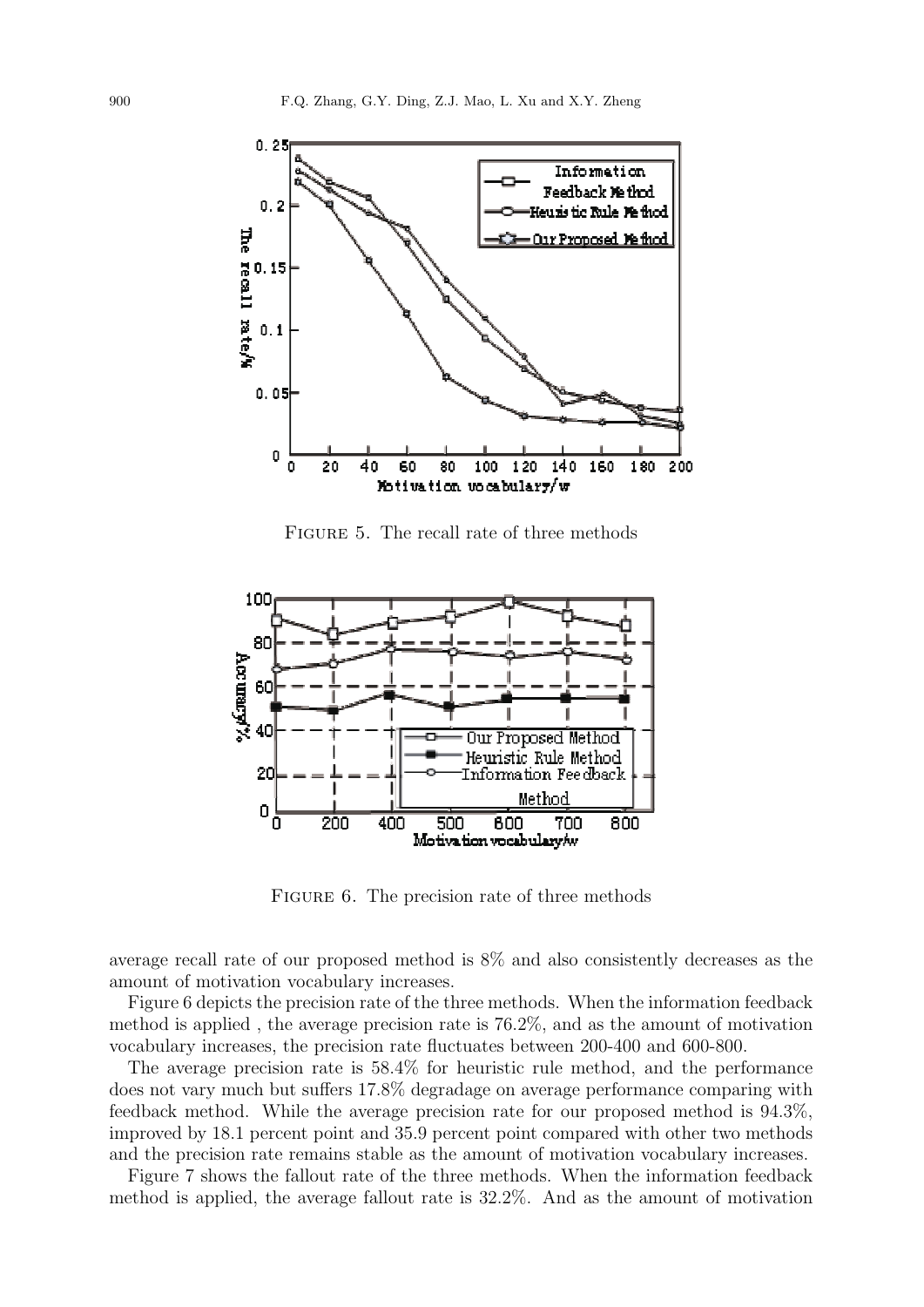

Figure 7. The fallout rate of three methods

vocabulary increases, the fallout rate first decrease rapidly before the amount of vocabulary reaches 200 and fluctuate when the amount of the vacabulary is between 200-1000. The average fallout rate is 48.4% for heuristic rule method, and the performance did not vary much after 200 motivation words but suffered 16.2% more fallout rate on average performance compared with feedback method; and the average fallout rate for our proposed method is 18.3%, improved by 13.1 percent point and 30.1 percent point compared with other two methods and the fallout rate remains stable as the amount of motivation vocabulary increases.

4. **Conclusion and Future Work.** In this paper, we have shown a feasible way to transform from blurry motivation to clear creative idea. Based on crawler technique we can obtain motivation vocabulary and then we have applied Bayesian network to classification of motivation words and use ontology theory to construct creative idea phrases and sentences. After comparing our improved method with other existing methods, we can see its high recall rate and high precision.The idea creation can be applied in many interdisciplinary domains and multidisciplinary domains. It will be better in the future. In the future we will use deep learning technology to further improve it. This technology can better imitate the emergence, self-organization, self-coordination of creative idea generated by the genuine brain.

**Acknowledgment.** This material is based upon work supported by the Key Technologies Research and Development Program of China Foundation under Grants No. 2012BAH38F05 and also supported by the Research Program Foundation of Minjiang University under Grants No. MYK16002. Any opinions, findings, and conclusions or recommendations expressed in this material are those of the author(s) and do not necessarily reflect the views of the Key Technologies Research and Development Program of China Foundation and the Research Program Foundation of Minjiang University

## **REFERENCES**

- [1] L. A. Gatys, A. S. Ecker, and M. Bethge, A neural algorithm of artistic style, *arXiv preprint* , arXiv:1508.06576, 2015.
- [2] Delin Jing, Hongji Yang, and Ying chun Tian, Abstraction Based Domain Ontology Extraction for Idea Creation, *13th International Conference on Quality Software* , 2013.
- [3] A. Hugill, Creative Computing Processes: Musical Composition, *IEEE 8th International Symposium on Service Oriented System Engineering*, 2014.